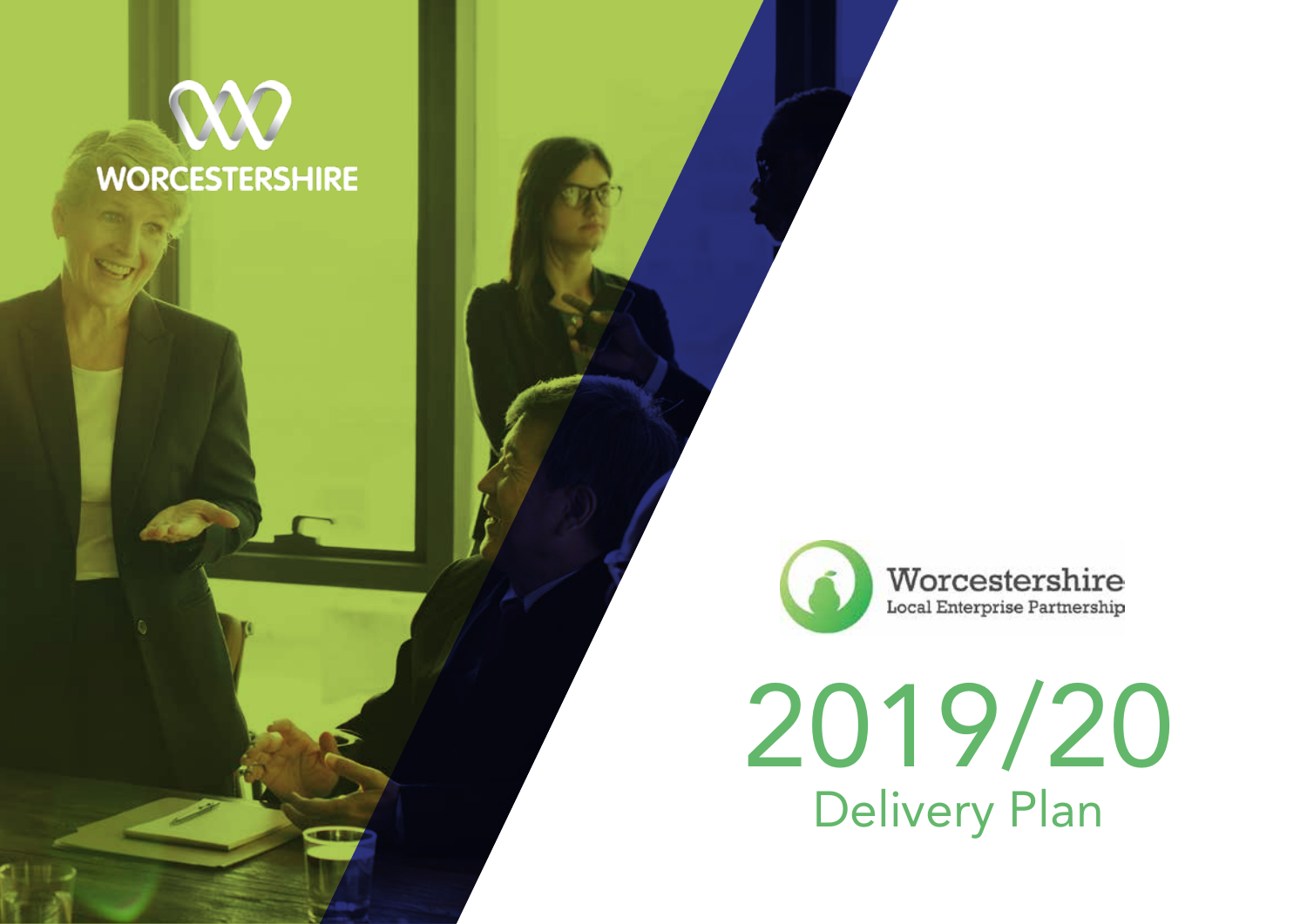# **WORCESTERSHIRE**

Worcestershire has one of the fastest growing economies in the country. It is a great place to live, to visit, to work and to invest.

IOXOIT

To raise the profile of the development opportunities and the skilled staff that Worcestershire has to offer, a new approach to promote the county, regionally, nationally and internationally has been launched.

To find out more, and to join the our network of county champions, The Worcestershire 1000, go to www.oneworcestershire.com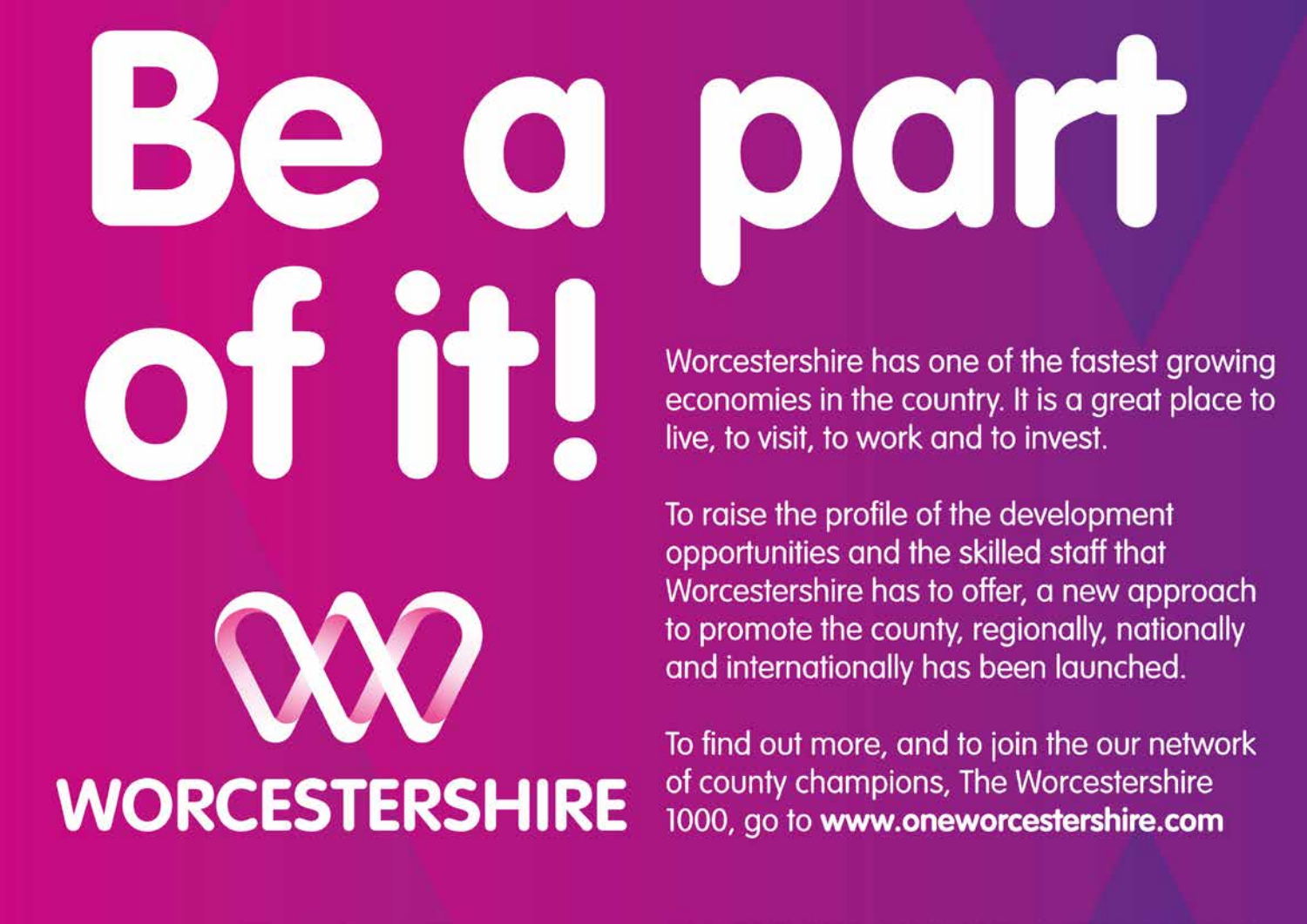# **CONTENTS**







05





06

Successes & Achievements from 2018/19



08

Priorities for 2019/20





Strategic Activity & Influencing in 2019/20



11

Local Growth Fund Monitoring & Evaluation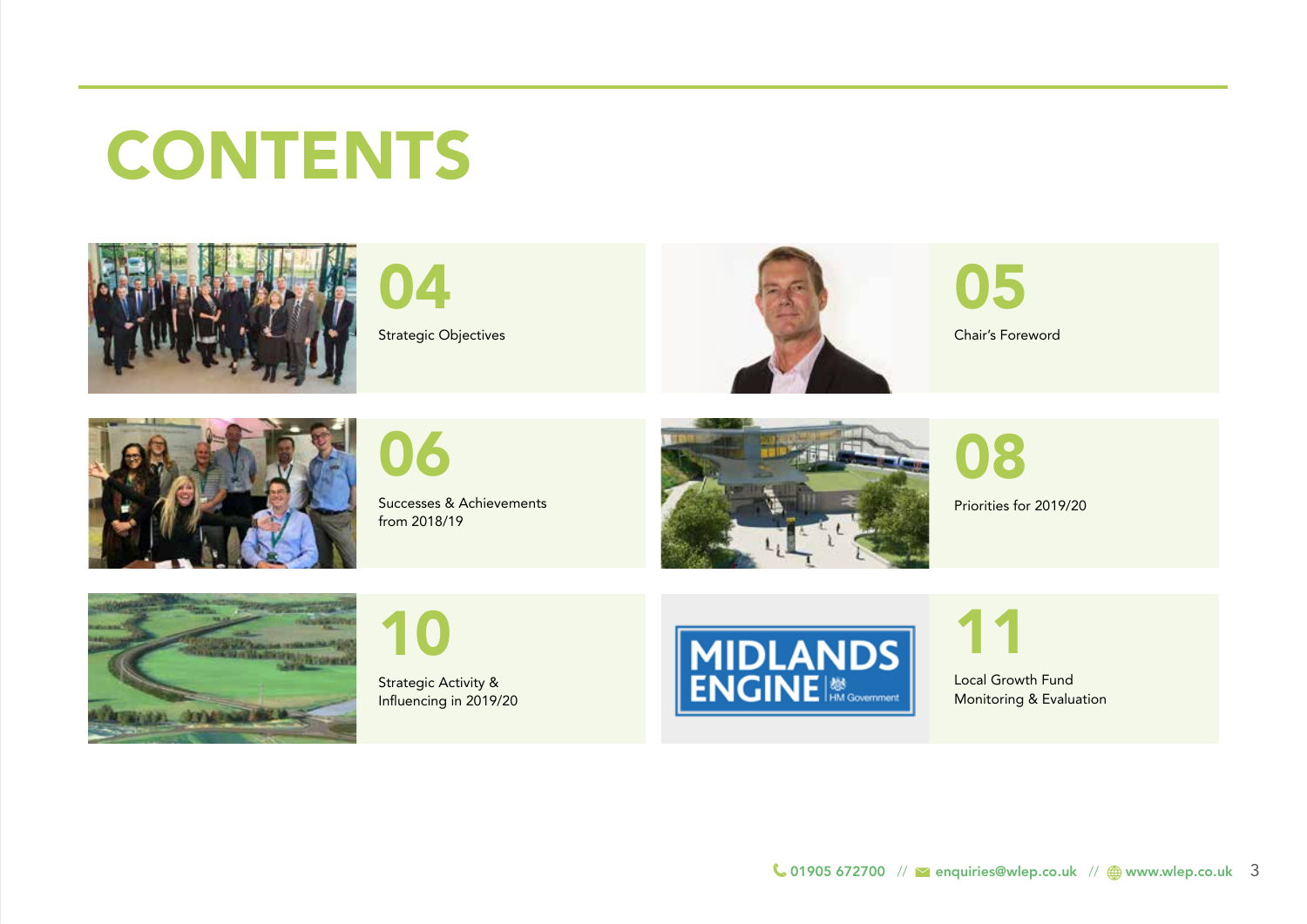# STRATEGIC OBJECTIVES

Worcestershire Local Enterprise Partnership (WLEP) is one of 38 LEPs in England and is responsible for creating and delivering economic growth and jobs in the county.

This is achieved through an effective partnership approach with business, local government, the third sector and higher and further education working together with a common, shared purpose.

WLEP is responsible for developing and delivering Worcestershire's 10-year Strategic Economic Plan (SEP) which was agreed by all partner organisations and submitted to Government in March 2014.

WLEP is, therefore, working to create 25,000 jobs, increase Gross Value Added (GVA) by £2.9bn and contribute towards the delivery of 21,500 new homes by 2025.

A total of £71.71m of Growth Deal funding has been made available by central government between 2015 and 2021 for agreed economic projects to ensure that Worcestershire is a connected, creative, dynamic economy that delivers increased prosperity for all those who choose to live, work, visit and invest here. This includes a range of schemes, for example, to improve: skills, rail connectivity, access to key employment sites and Superfast Broadband.

WLEP is also responsible for a €68m EU programme which contributes to the delivery of all parts of the Strategic Economic Plan and provides specific grant funding to support business expansion and training with a focus on moving individuals into work.

WLEP also works with partners to bid for and deliver additional funding for projects including, for example, the £54.5m Local Majors Programme Fund awarded for dualling Carrington Bridge. WLEP continues to work across the National LEP Network to explore shared best practice and innovations which underpin local-to-national business growth.

Stay up to date by signing up to Worcestershire LEP's monthly e-newsletter www.wlep.co.uk

**Follow @WorcsLEP and join the conversation** in Join the 'Worcestershire LEP' LinkedIn Group

| <b>OBJECTIVES</b>                 | <b>BASELINE</b> | <b>PROGRESS</b>                    | <b>CURRENT</b> |  |
|-----------------------------------|-----------------|------------------------------------|----------------|--|
| Increase GVA by<br>£2.9bn by 2025 | £11.3bn         | f2hn<br>69%<br><b>Delivered</b>    | £13.3bn        |  |
| Extra 25,000<br>jobs by 2025      | 235,000         | 40,000<br>160%<br><b>Delivered</b> | 275,000        |  |
| 21,500 new<br>homes by 2025       | 251,260         | 11,820<br>55%<br><b>Delivered</b>  | 264,950        |  |

To build a connected, creative, dynamic economy that will deliver increased prosperity for all those who choose to live, work, visit and invest in Worcestershire.

*- Worcestershire LEP Vision*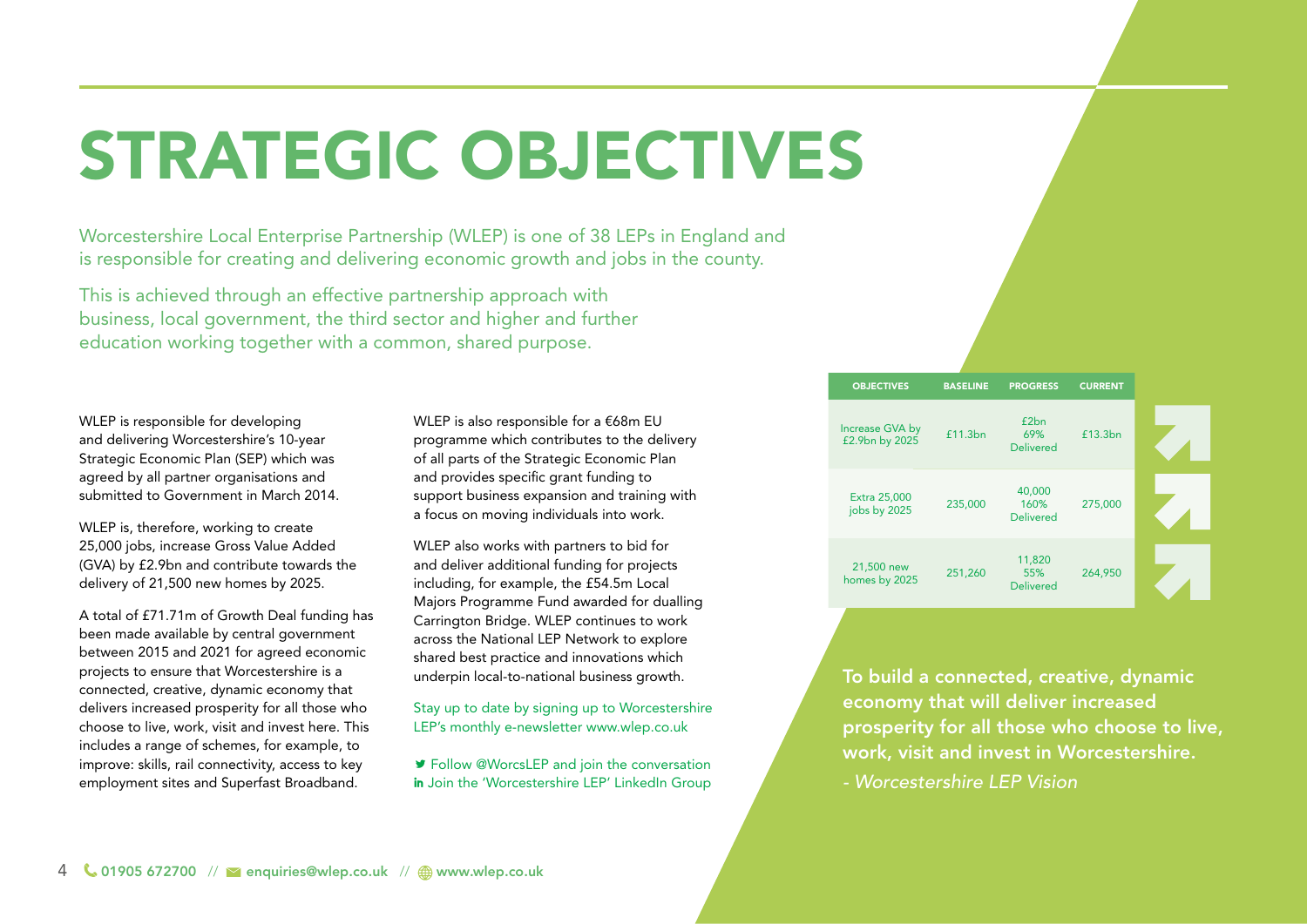# CHAIR'S FOREWORD

I am delighted to be able to share the 2019/20 plans for Worcestershire Local Enterprise Partnership through this inaugural Annual Delivery Plan, as well as taking the opportunity to shine a light on some of the fantastic successes and achievements from across the partnership over the past 12 months.

This year promises to be a key one for WLEP, as we focus on the development of a Local Industrial Strategy for the county, which will seek to create the conditions to improve productivity and support inclusive growth across all of Worcestershire, looking ahead to a 2040 horizon. We will also be taking the opportunity to refresh our Strategic Economic Plan, which has been incredibly successful for Worcestershire since it was originally launched in 2014.

We have successfully secured funding from central Government, which includes £71m of Growth Deal funding, £5m 5G DCMS funding and €68m of European Funds, to invest in many fantastic projects & initiatives. This is a huge vote of confidence from central Government in our vision and actions:

To build a connected, creative, dynamic economy that will deliver increased prosperity for all those who choose to live, work, visit and invest in Worcestershire.

A substantial number of these projects have now been completed and local businesses and residents are benefiting from them. These include the delivery of new/improved infrastructure (e.g. Hoobrook Link Road,

Kidderminster) to investment in modern educational facilities to improve the supply of skilled labour for local employers (e.g. Worcestershire Group Training Association facility in Worcester) and business support programmes designed to support the growth and development of new and existing Worcestershire businesses, to name a few.

In addition to undertaking the projects which are realising the aspirations set out in our SEP, we have not rested on our laurels. WLEP continues to work with local partners and central government to push the boundaries and be ambitious in our efforts to support local economic growth. For me, this is best demonstrated by a couple of personal highlights from 2018.

Firstly, in securing Worcestershire as the first Government-funded 5G testbed to as part of the Worcestershire 5G consortium nationally and internationally which saw the UK's first 5G-enabled factory trials go live in February 2019 at Worcester Bosch. Early research suggests 5G applications could increase productivity by up to 1%,

which equates to billions of pounds to the UK economy if rolled out nationally.

Secondly, WLEP successfully launched BetaDen, the county's first Technology Accelerator in October 2018, which gave a new home to seven Worcestershirebased entrepreneurs and provides a revolutionary platform for businesses to develop next-generation technology, such as the Internet of Things (IoT) and applications for Industry 4.0.

As I'm sure you'll agree, this all makes for an exciting and challenging time as we look to deliver on existing commitments, whilst looking ahead vibrant, productive, and prosperous Worcestershire up to 2040 and beyond. Our ongoing commitment to collaboration and partnership working will be crucial as we look to develop these plans with you. We have momentum and an opportunity to build on our early success together to achieve the

### **CHAIR** MARK STANSFELD

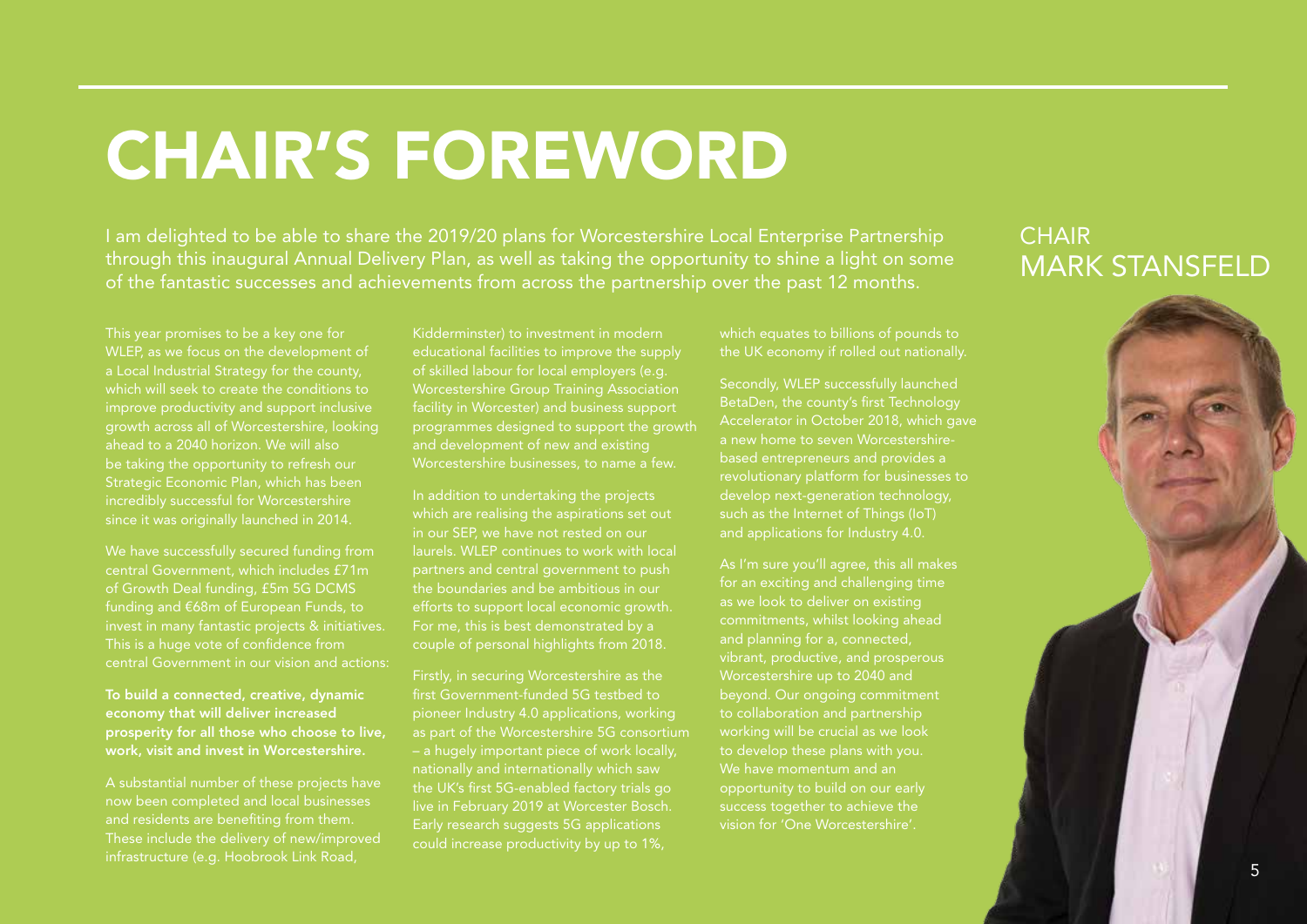# SUCCESSES & **ACHIEVEMENTS**

Since inception in 2010, WLEP has established a fantastic track record of delivery. Here are some examples of the successes and achievements in **Worcestershire** from across the partnership over the past 12 months BetaDen, the county's first Technology Accelerator was launched and an initial cohort of 7 entrepreneurs have been supported to develop their ideas



### BUSINESS GROWTH

- > Construction of Pershore College's AgriTech Research Centre was completed
- > Heart of Worcestershire's Centre of Digital Engineering (CODE) was launched
- > Worcester Six Business Park announced more occupiers to move onto this key game-changer employment site for the county, including Spire Healthcare, Siemens, Kimal and Kohler Mira
- > Worcestershire Food & Drink Association launched their new website to promote the independent food and drink sector in the county and raise its profile locally and nationally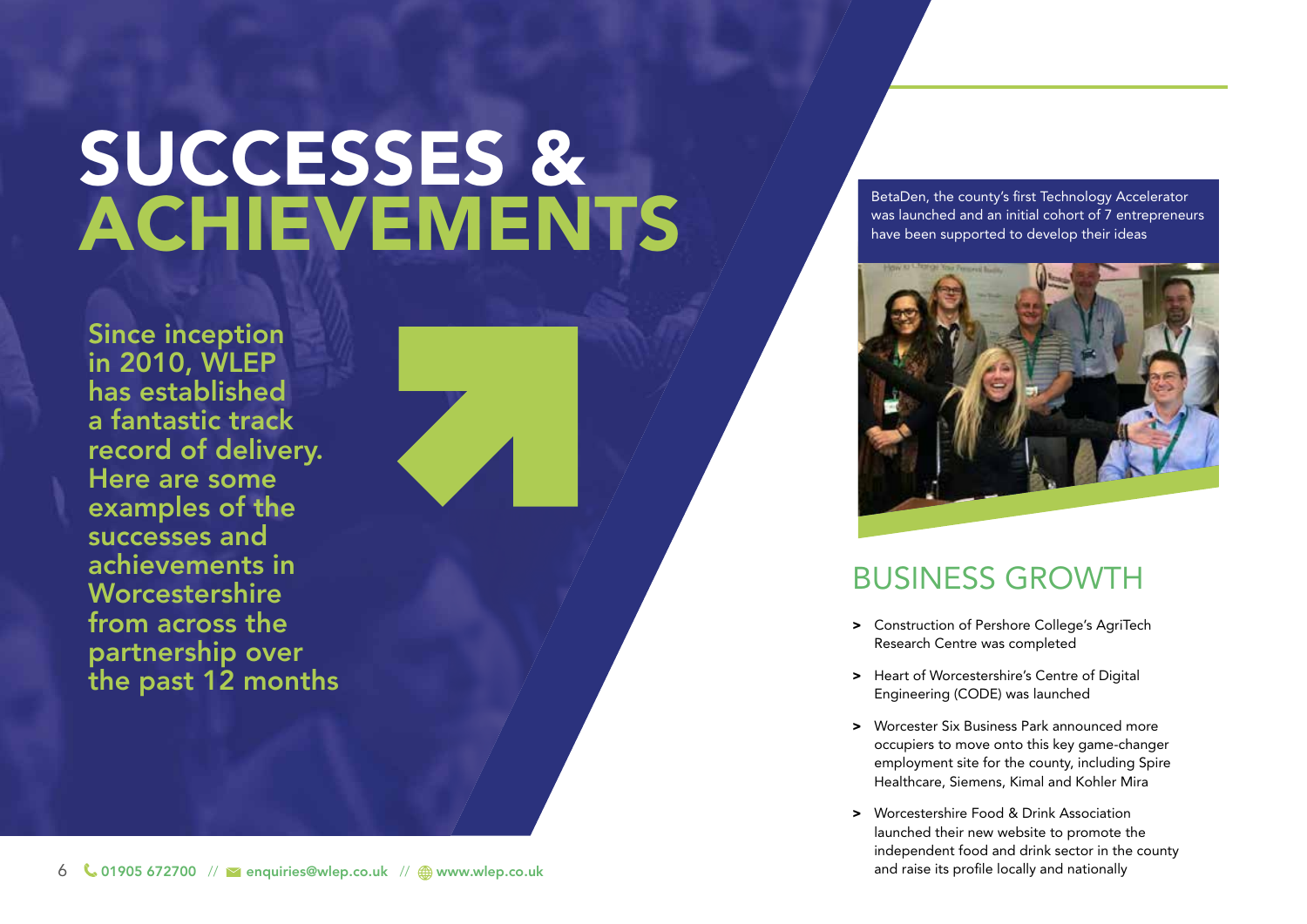### The Worcestershire 5G Testbed launched the UK's first 5G live factory trial



### INFRASTRUCTURE

- > Brand new Energy Strategy for Worcestershire launched with ambitious vision and targets for clean growth across the county
- > Commenced UK's first live 5G Industry 4.0 testbed Factory Trials working with local employers and Worcestershire 5G Consortium
- > Worcestershire 5G Testbed recognised as 'Most Commercially Viable Use Case' at the '5G Realised Use Case Awards' event
- > A flood alleviation scheme at New Road, Worcester was completed to minimise impact of flooding on the local economy during flood events
- > 'Woo Bikes' scheme launched environmentally friendly electric bicycles are launched, working in partnership with the University of Worcester
- > Worcestershire's superfast broadband network reached 95% coverage across the county

### **SKILLS**

- > The University of Worcester was ranked No. 1 in the UK and joint 4th globally for Gender Equality
- > Over 360 people attended the annual Worcestershire Apprenticeship Awards 2018 event which champions employers and apprentices across the county
- > Worcestershire LEP successfully won its bid and was announced as 1 of 20 Careers Hubs in the UK – which will see us work with all Middle and Secondary schools across the county
- > State of the art engineering centre was launched in Evesham to tackle shortage of engineering skills in the area
- > Worcestershire-wide Labour Market Information (LMI) profiles were produced at District and County PROFILE<br>level and launched at the Annual Skills Show

Skills Show 2019 had over 5,000 young people and over 100 employers attending



### Inward Investment visit to Israel and French delegation hosted in Worcestershire



- > A new 'Worcestershire' brand was launched to a very positive reception at WLEP Annual Conference 2018
- > Worcestershire LEP was successful in its bid to secure 'High Potential Opportunities' support from Government's Department for International Trade (DIT), which will seek to attract global investment into the county by showcasing the 5G and Cyber commercial opportunities afforded by the county
- > The Worcestershire LEP Inward Investment Team have developed an attractive 'soft landing' proposition to attract international firms to the county. This involves affordable co-working space, PR support and access to relevant customers and networks.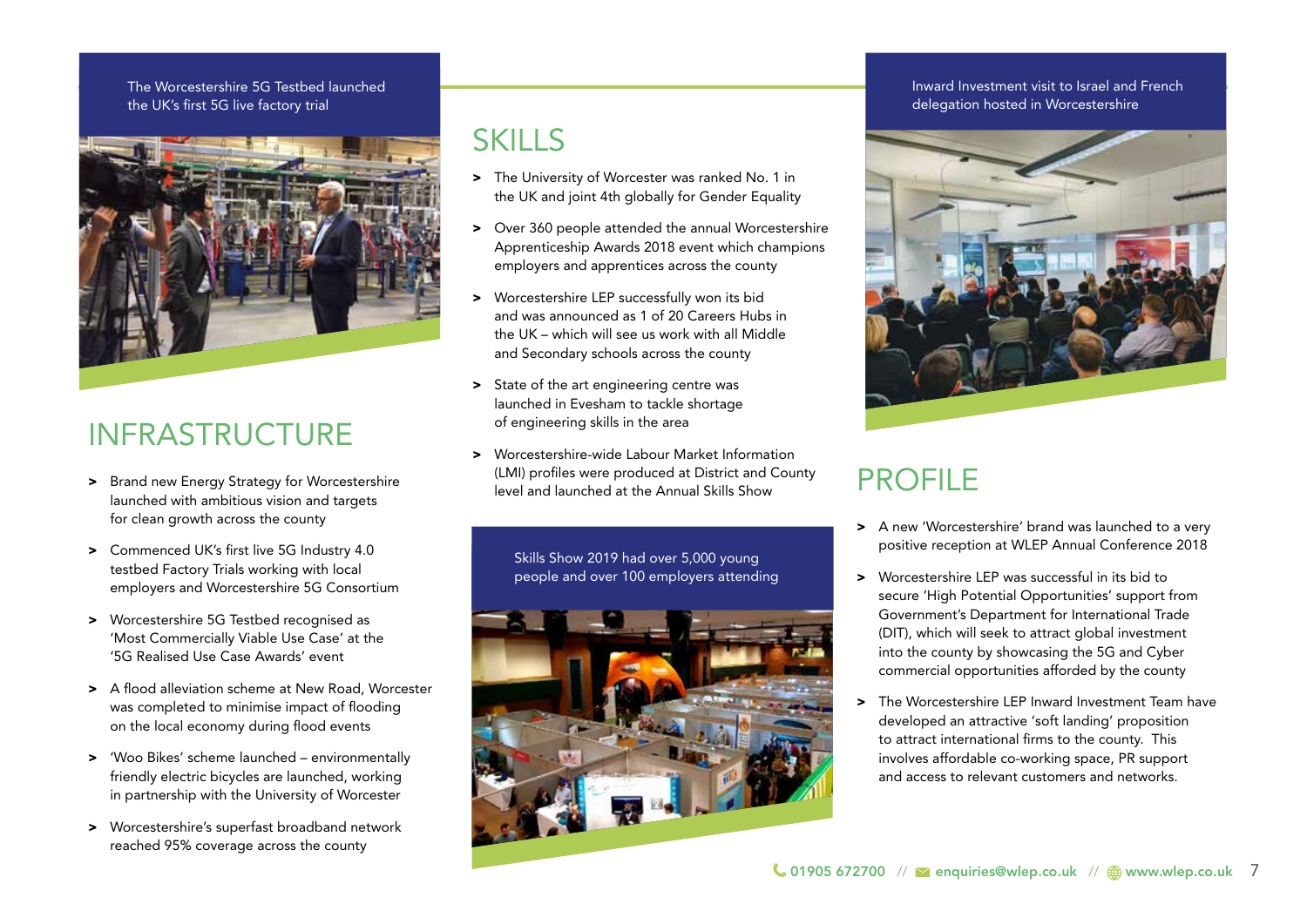# PRIORITIES FOR 2019/20

2019/20 promises to be a productive year for WLEP. There are a number of key priorities which will be worked on and delivered over the next 12 months. These are set out against the three key areas reviewed by central Government in their Annual Performance Review of all LEPs.

### 1. STRATEGY

- > WLEP will develop a county-wide Local Industrial Strategy (LIS) which is distinctive to Worcestershire by working in partnership with local stakeholders and central government. The LIS will aim to improve productivity of the local economy and support inclusive growth across the county.
- > Alongside this, WLEP will refresh our county's Strategic Economic Plan and project pipeline, setting an ambitious vision for Worcestershire up to 2040 and beyond.
- > WLEP will also develop and launch an Inward Investment website for Worcestershire which will seek to raise the profile of the county, and promote opportunities to attract global investment.



KIDDERMINSTER RAILWAY STATION



THE KILN WORCESTERSHIRE PARKWAY STATION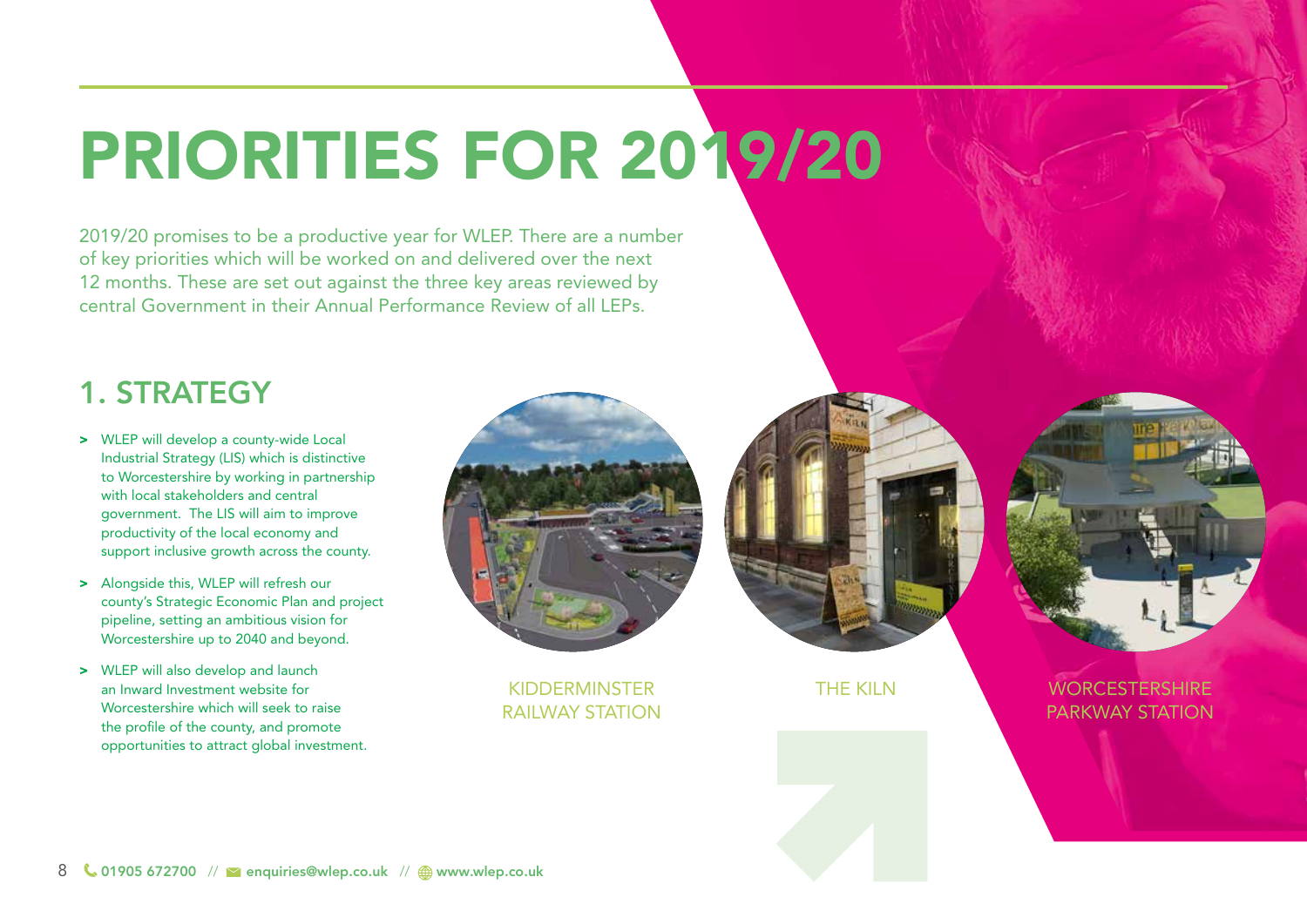### 2. DELIVERY

### LOCAL GROWTH FUND PROGRAMME

### INFRASTRUCTURE

- > A38 Improvements Phase 1 at Barley Mow Lane to be completed in Summer 2019/20 with plans for future phases to be defined later in 2019/20
- > Superfast Broadband Contract 2 roll out due to be completed in Spring 2020
- > Malvern Hills Science Park (Phase 5) construction to complete in Spring 2019/20 providing an extra 16,000 sq ft of additional floor space for new companies or existing tenants seeking to grow their business
- Upton-upon-Severn Flood Alleviation scheme – scheme to be fully completed in Spring 2019/20 which will reduce impact of future flood events at this historic flooding hotspot
- > Pershore Northern Link Road construction on the first element of this scheme is due to commence Autumn 2019/20 which will upgrade links and address congestion around Pershore whilst unlocking access to surrounding housing and employment land
- > Churchfields Urban Village Highway Infrastructure – construction due to commence in Autumn 2019/20 on this housing-led scheme which is a joint investment between WLEP, GBSLEP and Homes England working with Wyre Forest District Council
- > Kidderminster Rail Station scheme to be fully completed in Winter 2019/20 which will see a brand new station building and improved facilities for the second busiest rail station in the county
- > Worcestershire Parkway Rail Station scheme to be fully completed in Winter 2019/20 providing a brand new railway station for the county which is a key element of the Worcestershire Rail Strategy

### BUSINESS SUPPORT

> The Kiln – scheme to be fully completed in Autumn 2019/20 and will see the opening of a fully refurbished existing building into collaborative working space for professionals and entrepreneurs, to support the innovation eco-system that WLEP are passionate about cultivating across the county

### SKILLS

> Heart of Worcestershire College's Duckworth Centre for Engineering – construction and fitout of Phase 1 (Midland Road, Worcester) to be completed Autumn 2019/20 in preparation for new academic year intake. This is the first part of a two-phase multi-site engineering skills centre for automotive, heating and plumbing skills.

### DCMS FUNDED PROGRAMME

- > Worcestershire 5G Testbed Phase 1 of Industry 4.0 pilot due to complete in Summer 2019/20 to understand benefits and learning from application of 5G in live production environments
- > Urban Connected Communities WLEP to explore collaboration with West Midlands Combined Authority to share experiences and knowledge so that learning can be applied to the Industry 4.0 work-stream included as part of the regional 5G programme

### GROWING PLACES FUNDED PROGRAMME

> BetaDen – WLEP to develop and agree a sustainability plan for BetaDen to ensure continuing support for the evolving innovation / entrepreneurial ecosystem across Worcestershire

### 3. GOVERNANCE

> WLEP to continue to implement and operate effective governance arrangements to ensure a business-led WLEP Board that is compliant with national best practice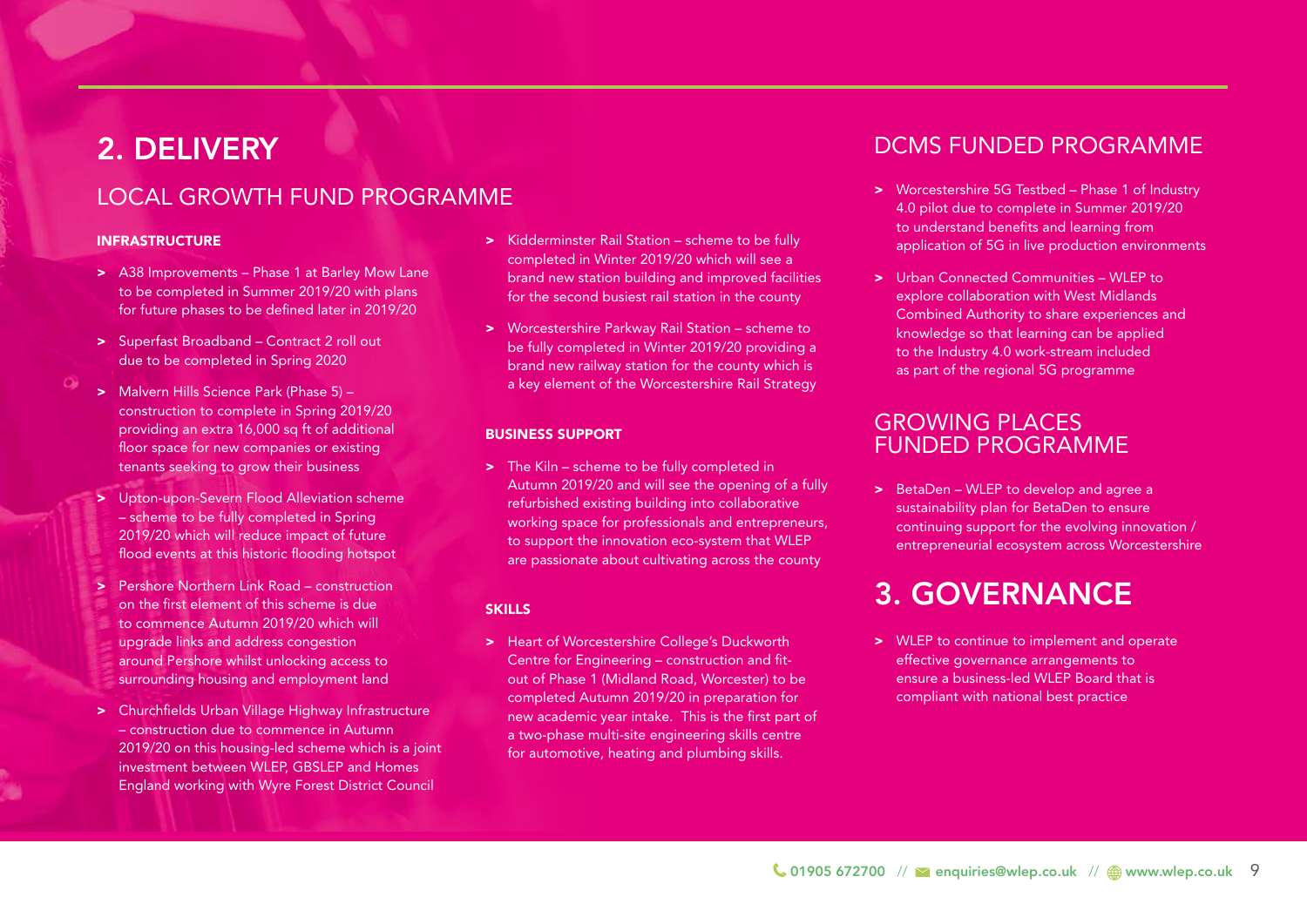# STRATEGIC ACTIVITY & INFLUENCING IN 2019/20

In addition to the activities already outlined in this Delivery Plan, WLEP also plays a key role in identifying, coordinating and influencing opportunities on a broader scale which goes beyond the geographic borders of the county. This is achieved by working closely with stakeholders at a local, regional and national level to explore and develop opportunities that could potentially afford benefits to the county and wider region in terms of our economy, connectivity, sustainability and growth ambitions. Key areas of interest for WLEP to develop further in 2019/20 are set out below:

### **SECTORS**

- > WLEP to collaborate with the Cyber Resilience Alliance, which comprises three other LEP geographies, to explore the Science & Innovation Audit report findings as we develop our LIS and SEP and identify potential areas to collaborate with central Government around our Cyber Security cluster and expertise
- > WLEP to collaborate with neighbouring LEP geographies to explore potential opportunities afforded through the Agri-Tech West Alliance

### PHYSICAL INFRASTRUCTURE

- > WLEP will continue to actively support and engage with the North Cotswold Line Taskforce to inform the emerging business case for attracting investment in this key rail route for the county and surrounding geography
- > A46 WLEP will continue to work with Midlands Connect and partners in promoting this key economic growth corridor for investment and improvement

### DIGITAL INFRASTRUCTURE

- > Midlands Engine Digital Board WLEP to lead on the establishment and development of a pan-Midlands digital strategy
- > Urban Connected Communities WLEP to collaborate with West Midlands Combined Authority on the shared learning gleaned through the 5G Industry 4.0 test bed programme to support regional rollout and maximise the benefits and economic impact

As we look to refresh the Strategic Economic Plan, review our project pipeline and develop our Local Industrial Strategy, WI FP will continue to perform this crucial role, to ensure a coordinated approach in identifying county-wide solutions, whilst also collaborating across geographic borders where there are recognised opportunities.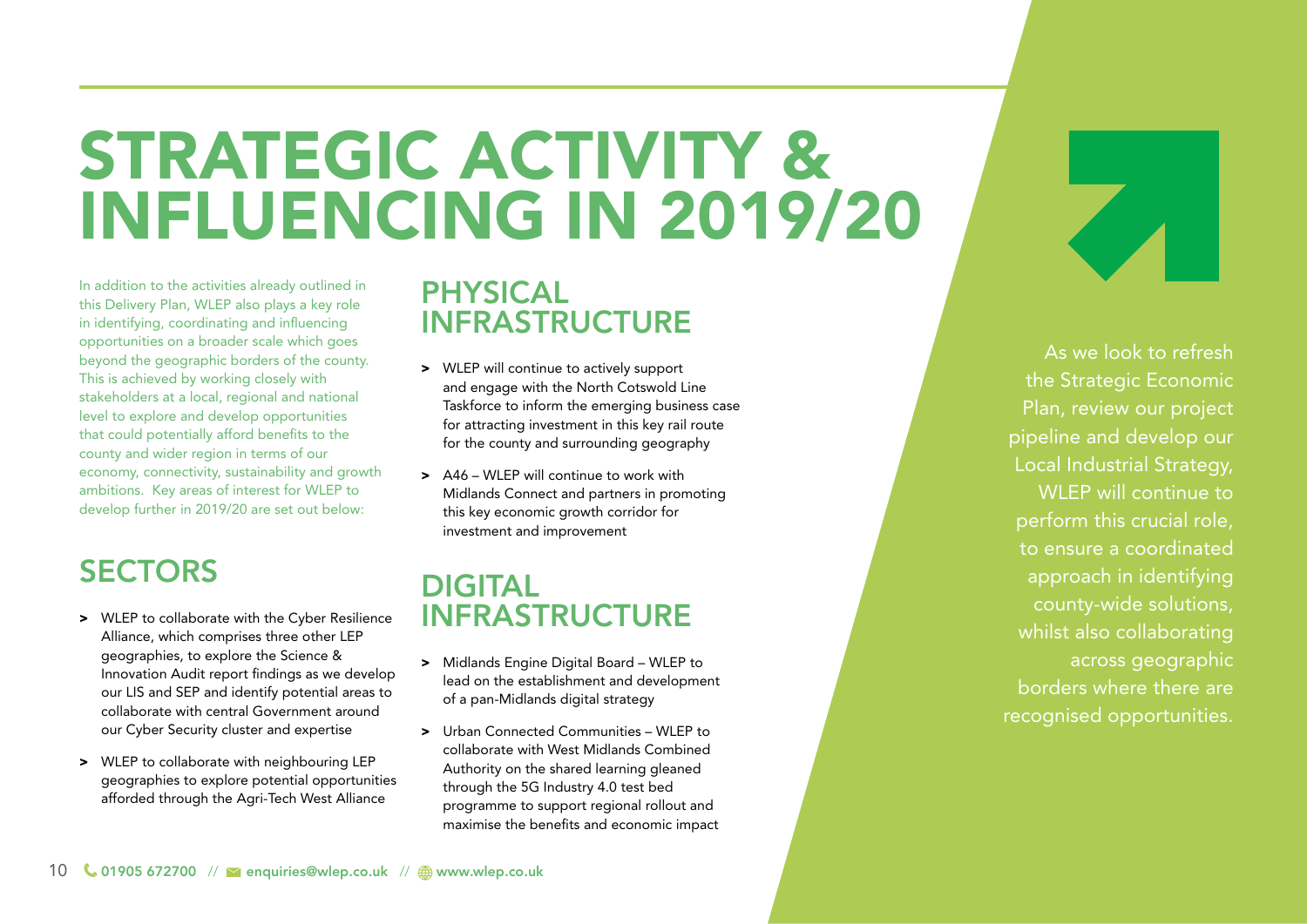Dualling of Carrington Bridge, Worcester - WI FP played a key role in supporting development of a business case for Government funding. **Construction** commences 2019/20.



## LOCAL GROWTH FUND MONITORING & EVALUATION

WLEP is committed to the monitoring and evaluation of its funded schemes. Further information about our monitoring and evaluation framework can be found on our website - www.wlep.co.uk/governance

The following table outlines the headline benefits achieved / forecast against our Local Growth Funded programme.

| Jobs and<br><b>Apprenticeships</b>              |       | <b>Housing Units</b>                            |       | New or improved<br>learning/training<br>floorspace $(m^2)$ |        | <b>New</b><br>learners assisted                 |       |  |  |  |
|-------------------------------------------------|-------|-------------------------------------------------|-------|------------------------------------------------------------|--------|-------------------------------------------------|-------|--|--|--|
| Actual<br>achieved to<br>date                   | 1,526 | Actual<br>achieved to<br>date                   | 180   | Actual<br>achieved to<br>date                              | 7.910  | Actual<br>achieved to<br>date                   | 729   |  |  |  |
| Forecast in<br>2019/20                          | 787   | Forecast in<br>2019/20                          | 511   | Forecast in<br>2019/20                                     | 1,393  | Forecast in<br>2019/20                          | 343   |  |  |  |
| Current<br>Forecast for<br>2020/21              | 1.118 | Current<br>Forecast for<br>2020/21              | 564   | Current<br>Forecast for<br>2020/21                         | 14,602 | Current<br>Forecast for<br>2020/21              | 344   |  |  |  |
| <b>Total Actual</b><br>& Forecast<br>to 2024/25 | 5,569 | <b>Total Actual</b><br>& Forecast<br>to 2024/25 | 3,295 | <b>Total Actual</b><br>& Forecast<br>to 2024/25            | 23,905 | <b>Total Actual</b><br>& Forecast<br>to 2024/25 | 1,416 |  |  |  |